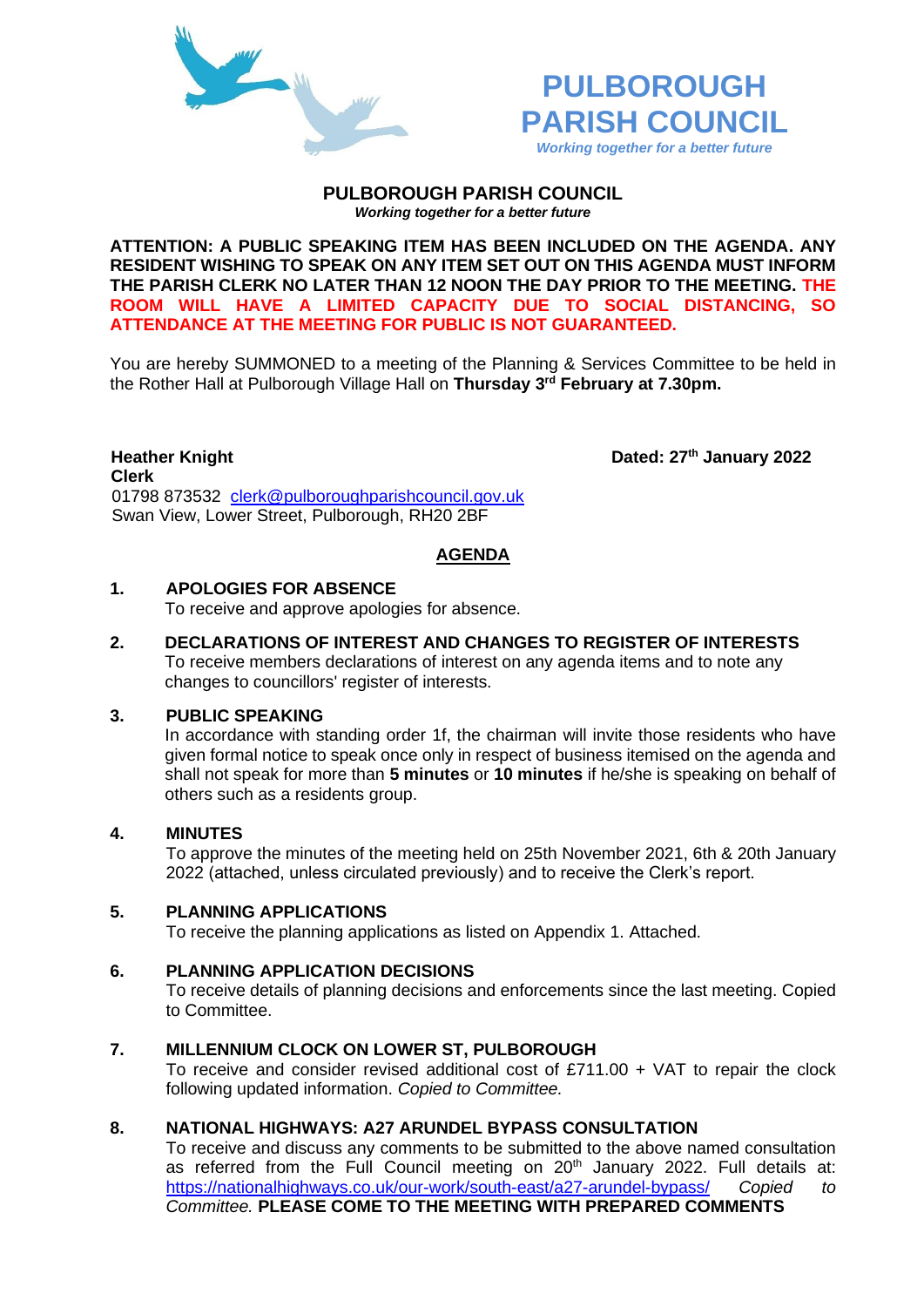**9. 'FUTUREPROOFING OUR WATER SUPPLIES' WATER RESOURCES SOUTH EAST'S CONSULTATION ON ITS EMERGING REGIONAL PLAN** To receive and discuss any comments to be submitted to the above named consultation. Ful details at<https://www.wrse.org.uk/> and<https://wrse.uk.engagementhq.com/> *Copied to Committee.* **PLEASE COME TO THE MEETING WITH PREPARED COMMENTS**

**10. NALC POLICY CONSULTATION BRIEFING – OFCOM POSTAL REGULATION CONSULTATION**

To receive and discuss any comments to be submitted to the above named consultation. Full details at [https://www.ofcom.org.uk/consultations-and-statements/category-1/postal](https://www.ofcom.org.uk/consultations-and-statements/category-1/postal-regulation-review)[regulation-review](https://www.ofcom.org.uk/consultations-and-statements/category-1/postal-regulation-review) *Copied to Committee.* **PLEASE COME TO THE MEETING WITH PREPARED COMMENTS**

#### **11. CORRESPONDENCE**

To note items of correspondence and to give guidance to the Clerk, where necessary, in responding.

### **12. PAYMENTS**

To approve payments for signing (details to be circulated to members prior to meeting)